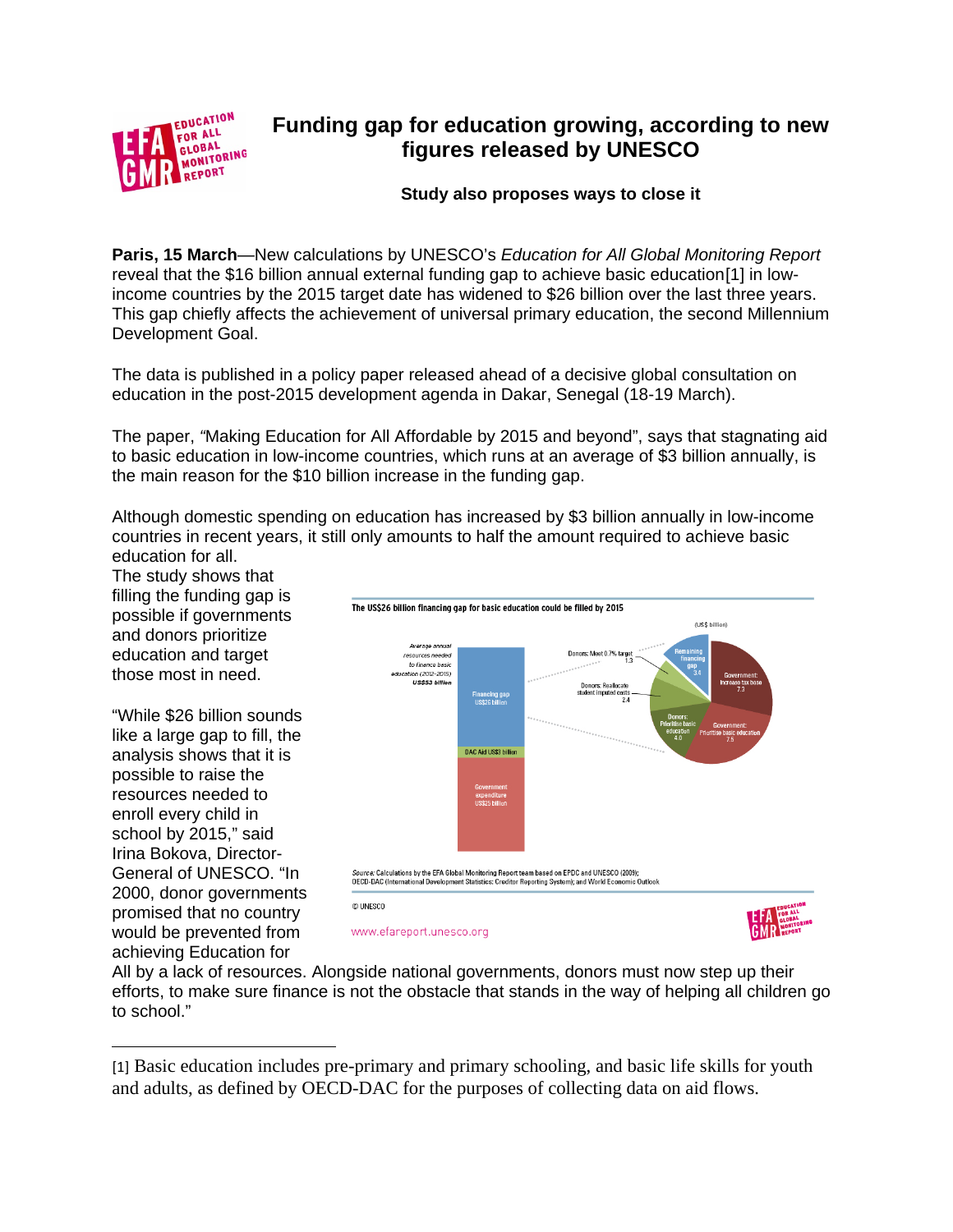The paper presents possible solutions that would help make basic education achievable by 2015. If both governments and donors directed 20 per cent of their budgets to education and prioritized basic education, nearly \$12 billion would be raised.

Developing countries must also find new ways to raise additional revenue to finance basic education. Improving tax systems could reduce the gap by a further \$7.3 billion. The study also recommends managing natural resources more effectively, with a proportion directed towards education.

It is a tough economic climate for donors to increase funding. Prioritizing those most in need can, however, have a significant impact. Currently, around 25 per cent of direct aid to education is spent on students from developing countries to study in donor countries. Some of this money could instead be spent on the development of education systems in poor countries, says the study.

Fulfilling commitments already made would also make a difference. If European donors that agreed to allocate 0.7 per cent of their gross national income to aid – a long-standing United Nations target - fulfilled this commitment, a further \$1.3 billion per year could be made available for education.

Combined, these changes could reduce the annual gap for basic education from \$26 billion to just \$3.4 billion. If philanthropic organizations gave the same amount to basic education as they currently give to health, the gap could be filled, according to the study.

There is widespread support in the international community for extending the education goal to include lower secondary school. The funding gap would increase from \$26 billion to \$38 billion each year if this more ambitious goal is







www.efareport.unesco.org



endorsed. The study states that this gap could be reduced from \$38 to \$7.6 billion if governments and donors were to prioritize basic and lower education in their budgets.

A number of options are outlined to fill the remaining gap. Allocating five per cent of the proposed International Financial Transaction Tax to education would raise \$2.4 billion. The donor base could also be widened by increasing aid contributions from the BRICS countries (Brazil, Russia, India, China and South Africa) that currently give an estimated \$163 million to